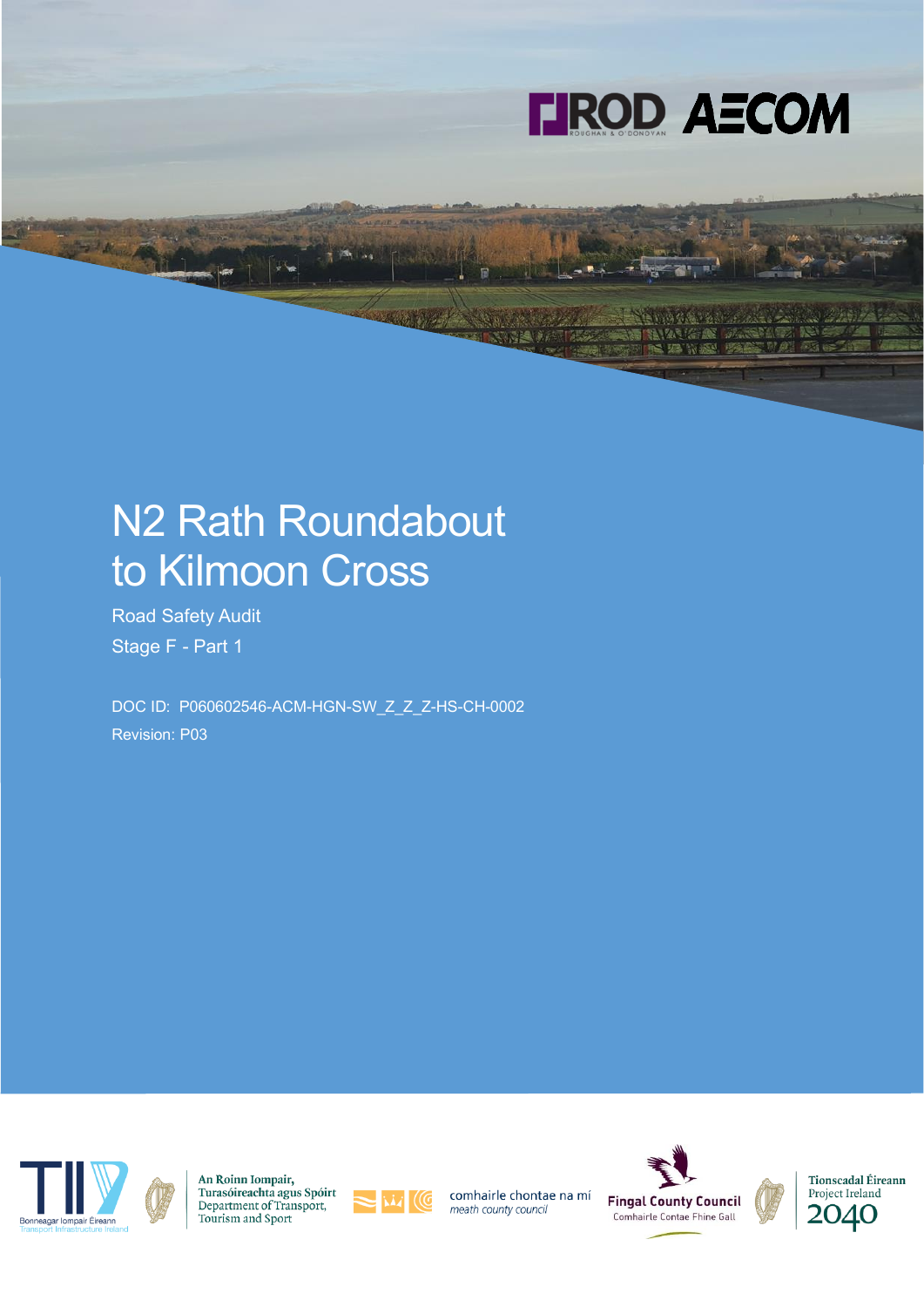### Quality information

**Prepared by Checked by Checked by Approved by** 

**Rowan Lyons Brian McMahon Eoin Greene**

Principal Engineer **Principal Engineer** Principal Engineer **Technical Director** 

#### Schedule of Revisions

| Report<br>Revision<br>Number | Revision<br>Date | Prepared by | $\mathbf{\Sigma}$<br>Checked | $\mathbf{\Sigma}$<br>Approved | Paragraphs amended |
|------------------------------|------------------|-------------|------------------------------|-------------------------------|--------------------|
| P01                          | 16/11/2020       | RL          | <b>BMM</b>                   | EG                            |                    |
| P02                          | 13/01/2021       | <b>RL</b>   | <b>BMM</b>                   | EG                            |                    |
| P03                          | 03/12/2021       | RL          | <b>BMM</b>                   | EG                            |                    |
|                              |                  |             |                              |                               |                    |
|                              |                  |             |                              |                               |                    |
|                              |                  |             |                              |                               |                    |
|                              |                  |             |                              |                               |                    |

#### Distribution List

**# Hard Copies PDF Required Association / Company Name**

Prepared for:

MEATH COUNTY COUNCIL



© 2021 ROD-AECOM Alliance. All Rights Reserved.



comhairle chontae na mí meath county council



This document has been prepared by Roughan & O'Donovan – AECOM Alliance (the "Alliance") for sole use of our client (the "Client") in accordance with generally accepted consultancy principles, the budget for fees and the terms of reference agreed between the Alliance and the Client. Any information provided by third parties and referred to herein has not been checked or verified by the Alliance, unless otherwise expressly stated in the document. No third party may rely upon this document without the prior and express written agreement of the Alliance.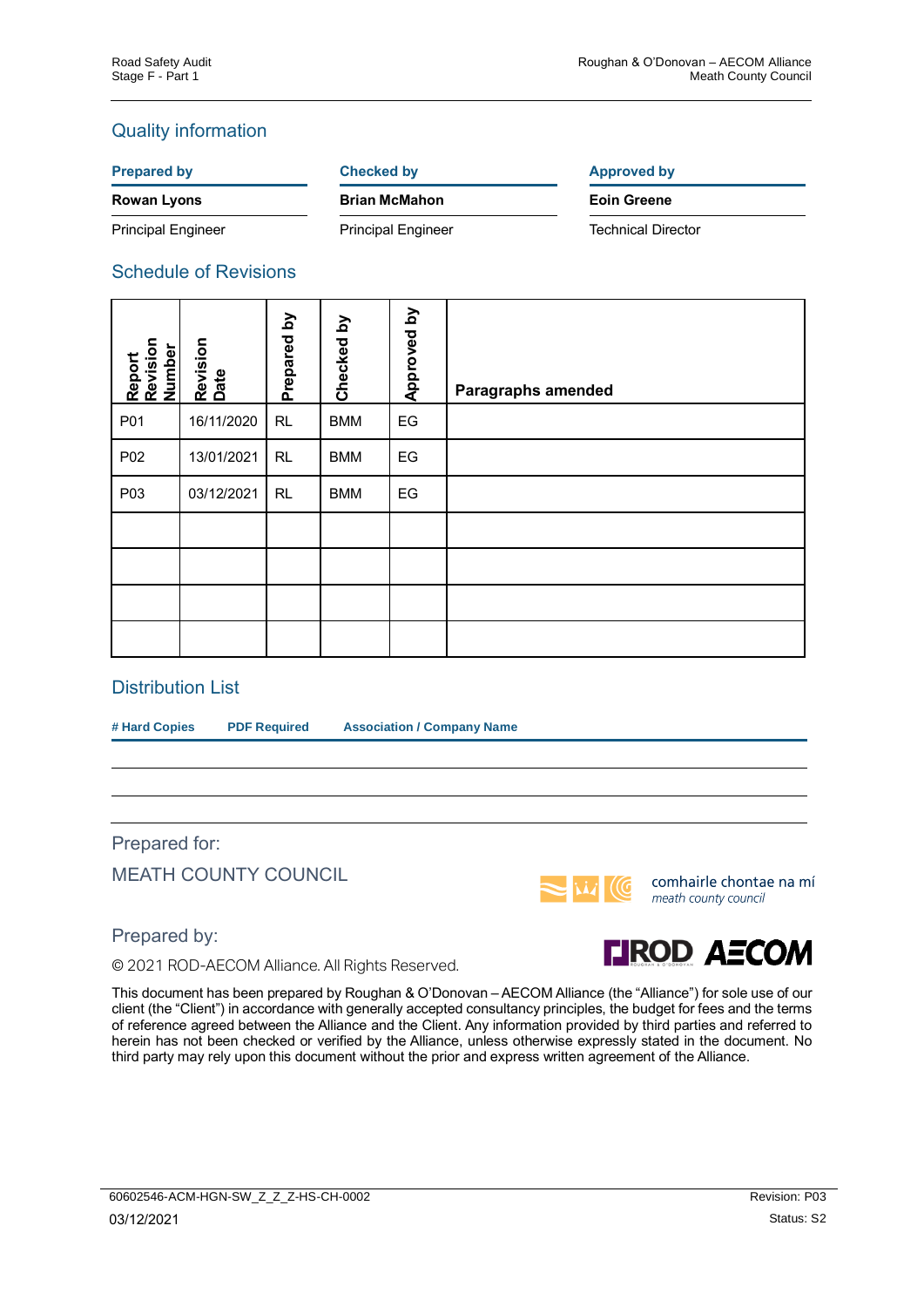### **Table of Contents**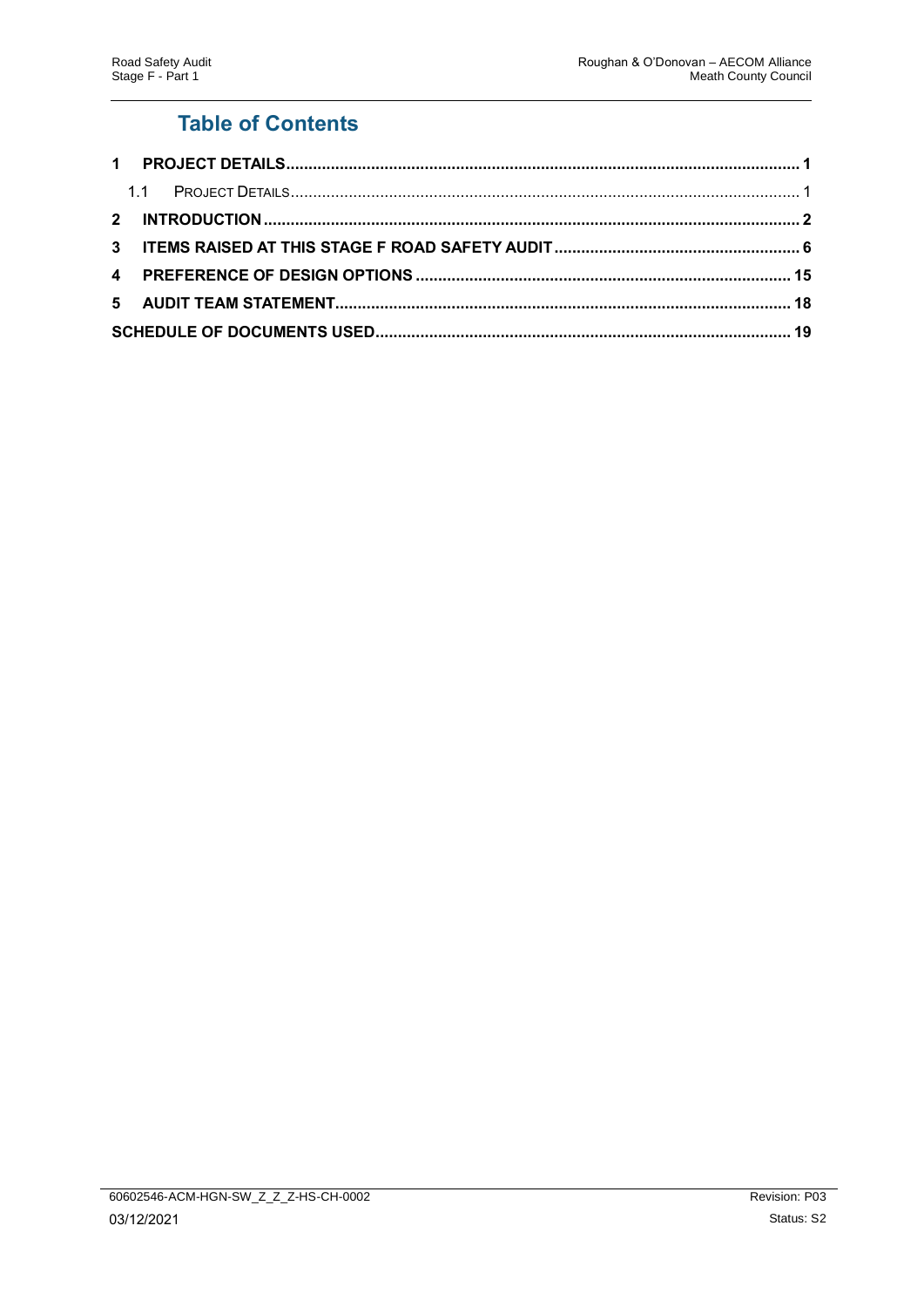## <span id="page-3-0"></span>**1 Project Details**

### <span id="page-3-1"></span>1.1 Project Details

| N2 Rath Roundabout to Kilmoon Cross, Stage F Road<br><b>Safety Audit</b> |
|--------------------------------------------------------------------------|
| 24/08/2020                                                               |
| 60602546-ACM-HGN-SW Z Z Z-HS-CH-0002                                     |
| AECOM                                                                    |
| <b>Meath County Council</b>                                              |
|                                                                          |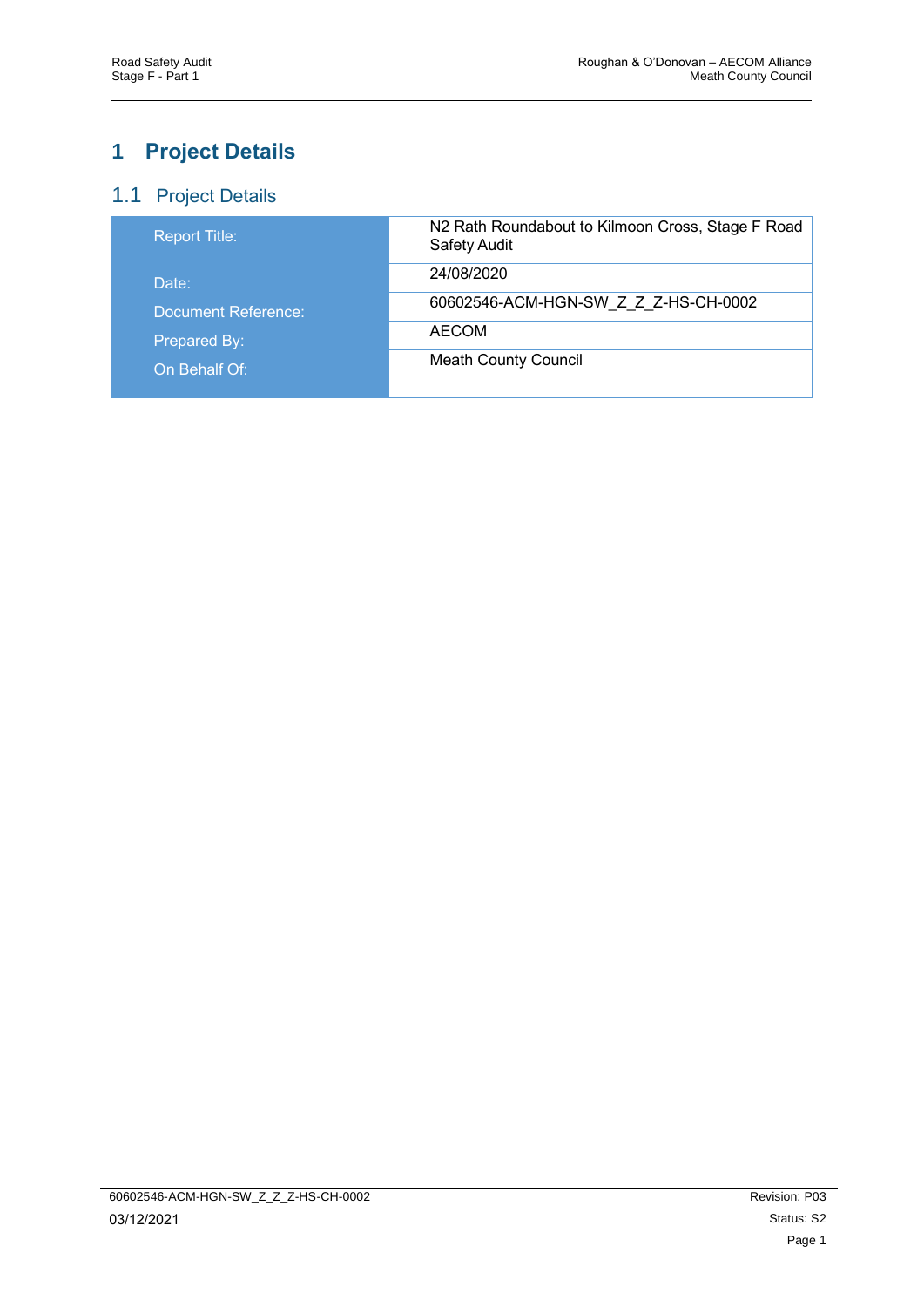### <span id="page-4-0"></span>**2 Introduction**

This report is the Part 1 of the Stage F Road Safety Audit report undertaken on the proposed N2 Rath Roundabout to Kilmoon Cross scheme. This Part 1 audit is a comparative assessment of the options from a road safety point of view. It is undertaken at the Phase 2 Options Selection stage in accordance with the requirement of TII's Project Management Guidelines PE-PMG-02041.

The Road Safety Audit Team which are independent of the design team, was as follows:

| Team Leader: | R Lyons BEng (Hons) CEng, MIEI, MSoRSA |  |  |
|--------------|----------------------------------------|--|--|
|              | Principal Engineer, AECOM              |  |  |
| Team Member: | Brian McMahon BE MSc CEng MIEI         |  |  |

Associate Director, AECOM

The terms of reference of the Road Safety Audit are as described in TII GE-STY-01024 Road Safety Audit document. The Road Safety Audit Team has examined and reported only on the road safety implications of the scheme as presented and has not examined or verified the compliance of the designs to any other criteria.

#### 2.1 Scheme Description and Received Information

#### 2.1.1 Received Information

Drawings of the proposed 4 no. scheme route options which were received for the audit are listed in Appendix A.

#### 2.1.2 Traffic Flow Information

The section of the N2 between the Rath roundabout to Kilmoon Cross is a single carriageway which is currently above capacity during peak periods on this corridor with circa 16,226 annual average daily traffic (AADT) in 2019 on the section between the R155 (Primatestown junction) and the Rath roundabout, with maximum daily flow reaching 19,970 in June 2019 (TII Traffic monitoring unit TMU 1023). Approximately 8% of this traffic is classified as Heavy Goods Vehicles.

#### 2.1.3 Collision Information

Collision Data from 2005 to 2016 obtained from the Road Safety Authority's (RSA) collision database was provided to the Audit Team by the scheme Designer. This data indicates that there have been 52 collisions along the N2 between the years 2005 – 2016, three of which were fatalities which all occurred during the period 2001 to 2011*.*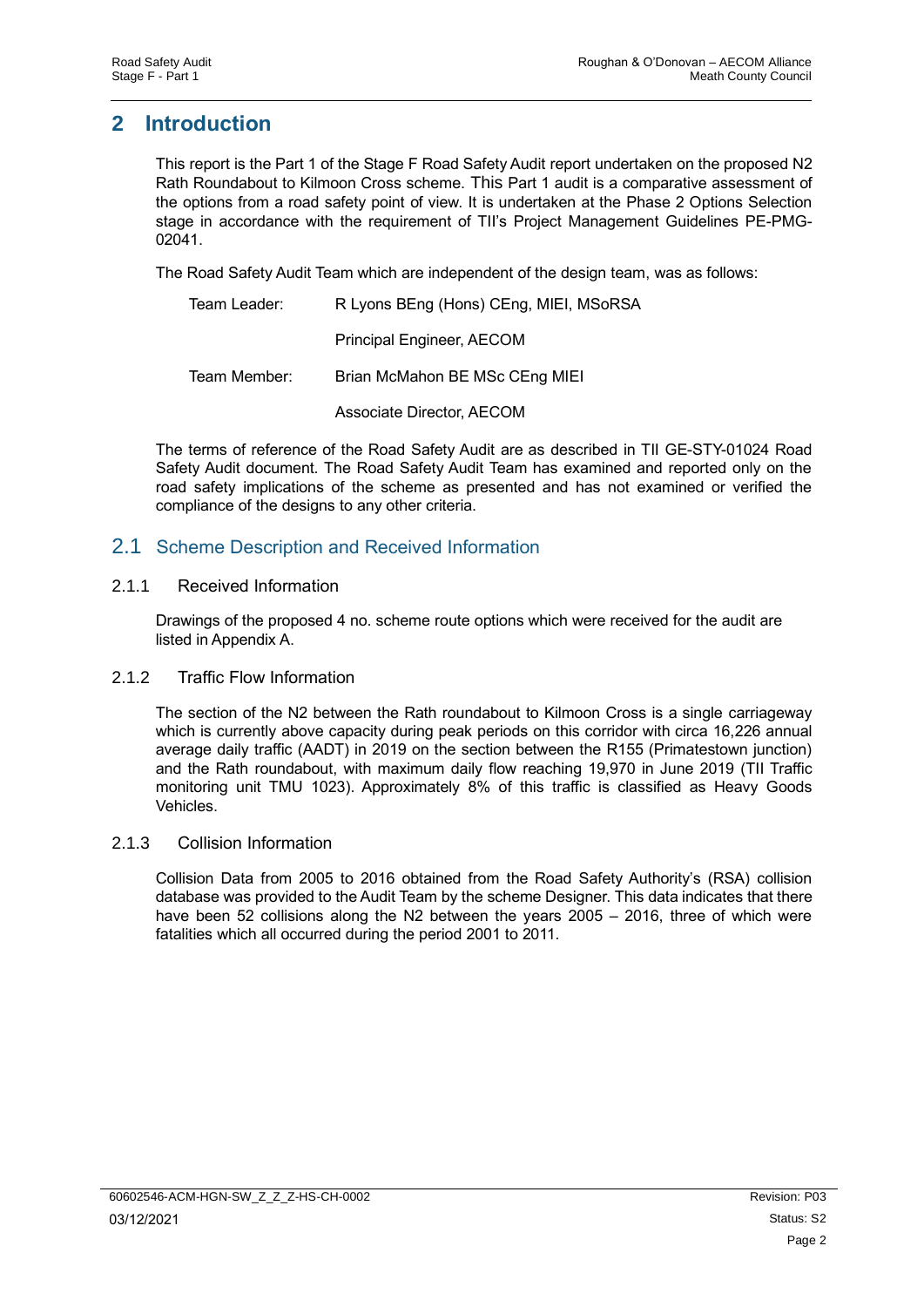

**Figure 1 - Locations of Collisions 2005-2016 (RSA)**

Collision data analysis showed that there are 6 collision hotspots of 4-8 collisions within 0.5km radius on the section of the N2 under consideration. These shown in Figure 5 are at:

• Rath Roundabout – A concentration of 5 Minor collisions have occurred on the approach to the Rath Roundabout travelling southeast on the N2, (2 no. of which were rear-end shunt collisions, 2 no. were single vehicle and 1 no. involved a motorcycle);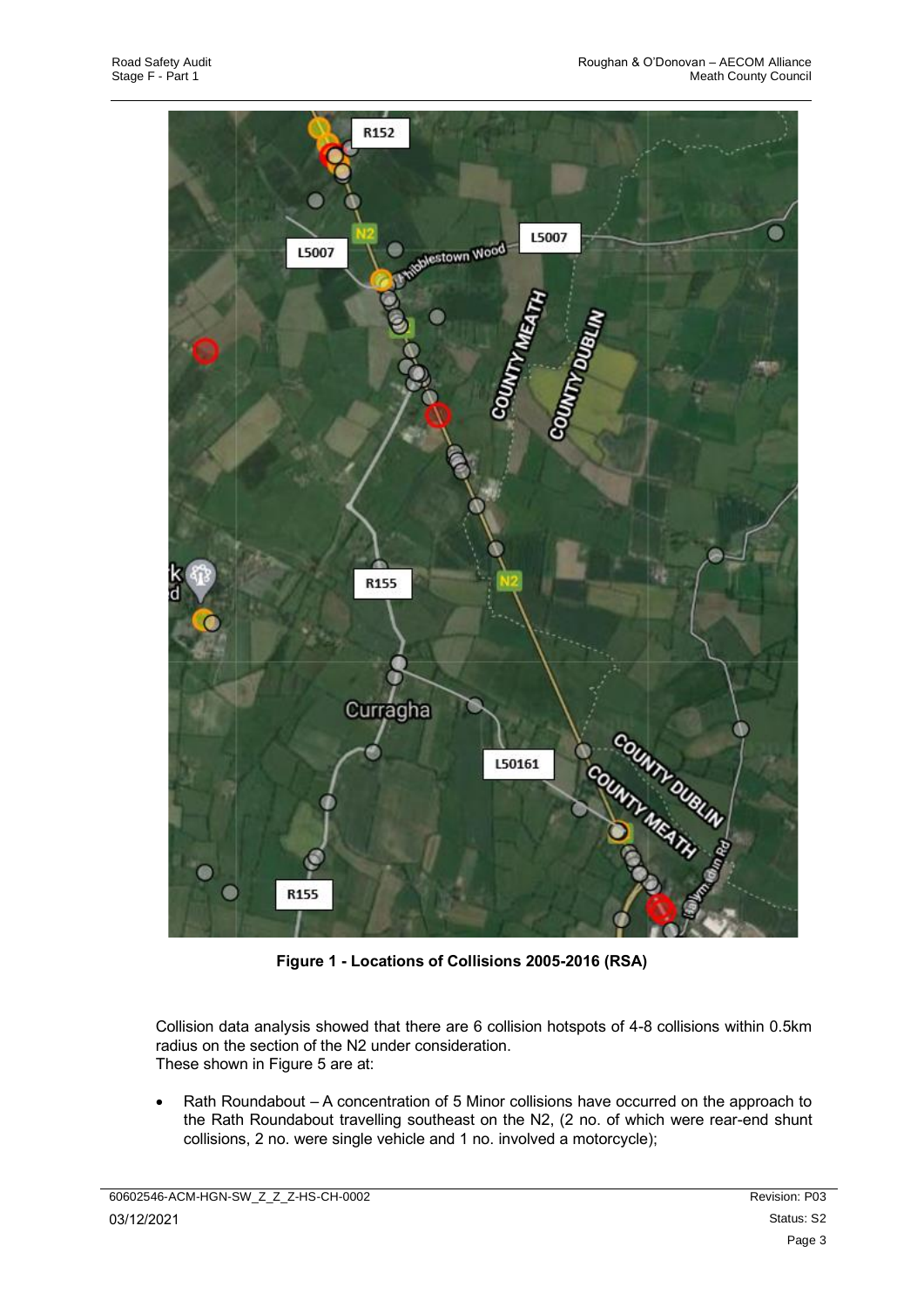- L50161 A concentration of between 4 collisions have occurred at the junction of the local road L50161 and the N2, 1 no. Serious and 3 no. Minor collisions, (3 no. of which involved turning manoeuvres);
- Petrol Station –A concentration of 6 Minor collisions have occurred in the vicinity of the petrol station located on the eastern side of the N2, south of the Primatestown (R155) junction, (2 no. of which were rear-end shunt collisions, 2 no. were single vehicle and 1 no. involved a motorcycle);
- Primatestown R155 A concentration of 6 Minor collisions have occurred on the approach to the R155 Primatestown junction on the N2. The majority of collisions appear to involve rear-end straight collisions, 5 of the 6, on the N2 approaches to the Traffic Lights, particularly the northbound approach;
- L5007 There is another small cluster of 6 no. Minor collisions at and to the south of the L5007/N2 junction. Many of which were a result of rear-end collisions and 1 no. being a headon collision.
- Cushinstown (R152) The largest proportion of collisions occurred at the junction with the R152. 2 no. Fatal collisions occurred at this junction in 2007 and 2008. One of the collisions was a rear-end and the other was classified as undefined. There was a total of 9 no. casualties resulting from these 2 no. collisions, ranging in fatal, serious and minor. 3 no. Serious collisions also occurred at/near this junction in 2005 and 2008, resulting in 3 no. serious and 1 no. minor casualties. 8 no. Minor collisions occurred with 2 no. head-on, 1 no. rear-end collision and 1 no. angled right-turn. The others were classified as 'other'.

#### 2.1.4 Scheme Details

The N2 between the Rath Roundabout, north of Ashbourne, and Kilmoon Cross is a 5.5km stretch of single carriageway road with hard shoulders of varying width. The proposed road scheme is located immediately north of Ashbourne, County Meath and forms part of the N2 National Primary route which links Dublin to Derry.

The scheme proposes the upgrade of this section of the N2 from the Rath Roundabout to Kilmoon Cross. There are four 200m wide route corridor options under consideration as part of the Road Safety Audit, as set out below. The corridors indicate the lands within which a potential road alignment could be developed. These options will be assessed, in addition to alternative options such as the Do Nothing, Do Managed and Public Transport Option, with the aim of identifying an emerging preferred option by the end of the assessment.

At the time of the Road Safety Audit, the junction strategy had not been finalised. It was assumed for the purposes of the assessment that there would be a grade separated dumbbell junction at the southern tie-in of the scheme connecting with the M2, southwest of the Rath Roundabout, to facilitate M2 traffic onto the local road network including the onto the local network including the L50161 and the L5018-16 (Ballybin Road). It was also assumed for the purposes of the assessment that there would be an at-grade roundabout junction at the northern tie-in of the scheme connecting with the existing N2 and R152 near Kilmoon.

- Route D1 Online improvements from Rath Roundabout initially, then an offline section to the east of the existing mainline before tying back into the existing N2 at Kilmoon Cross.
- Route E1 Online improvements from Rath Roundabout initially, then an offline section to the west of the existing mainline before tying back into the existing N2 at Kilmoon Cross.
- Route E2 Online improvements from Rath Roundabout initially, then an offline section to the west of the existing mainline (different to Option E-1 listed above) before tying back into the existing N2 at Kilmoon Cross.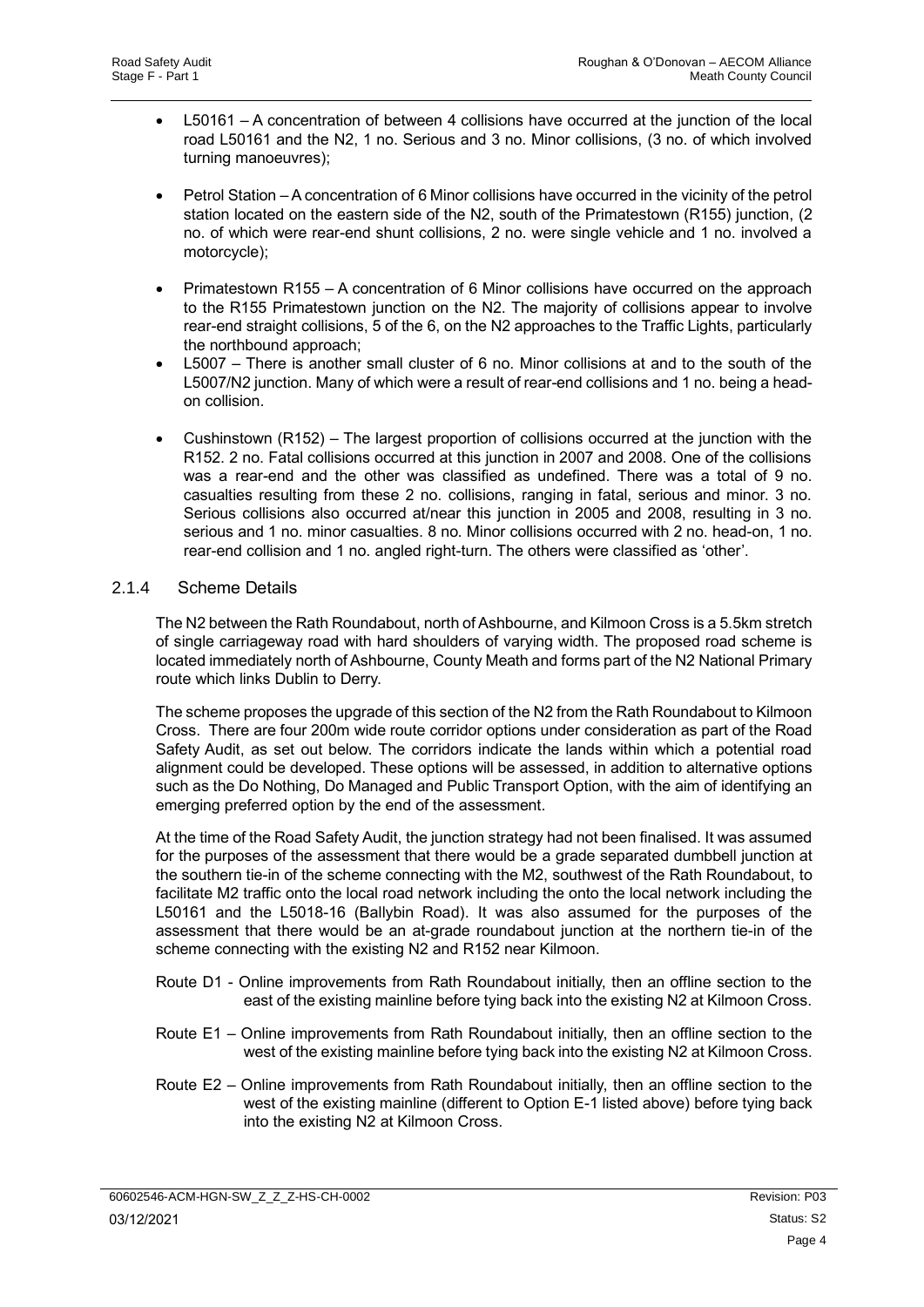Route F2 – Offline option from Rath Roundabout to the east of the existing N2 before crossing the existing N2 and continuing to the west and tying back into the existing N2 at Kilmoon Cross.

#### 2.1.5 Site Inspection

Site visits of the main N2 route as well as the local surrounding roads were undertaken in January and May 2020. The weather conditions during the visits were variable, ranging from dry with clear sky to light showers. Traffic was generally free flowing with minor queuing at the Primatestown signalised junction and on the southbound approach to the Rath Roundabout.

These site visits allowed for the assessment of the following:

- Existing Road Network;
- Local Amenities;
- Topography of the area; and
- Existing traffic and Non-Motorised Users.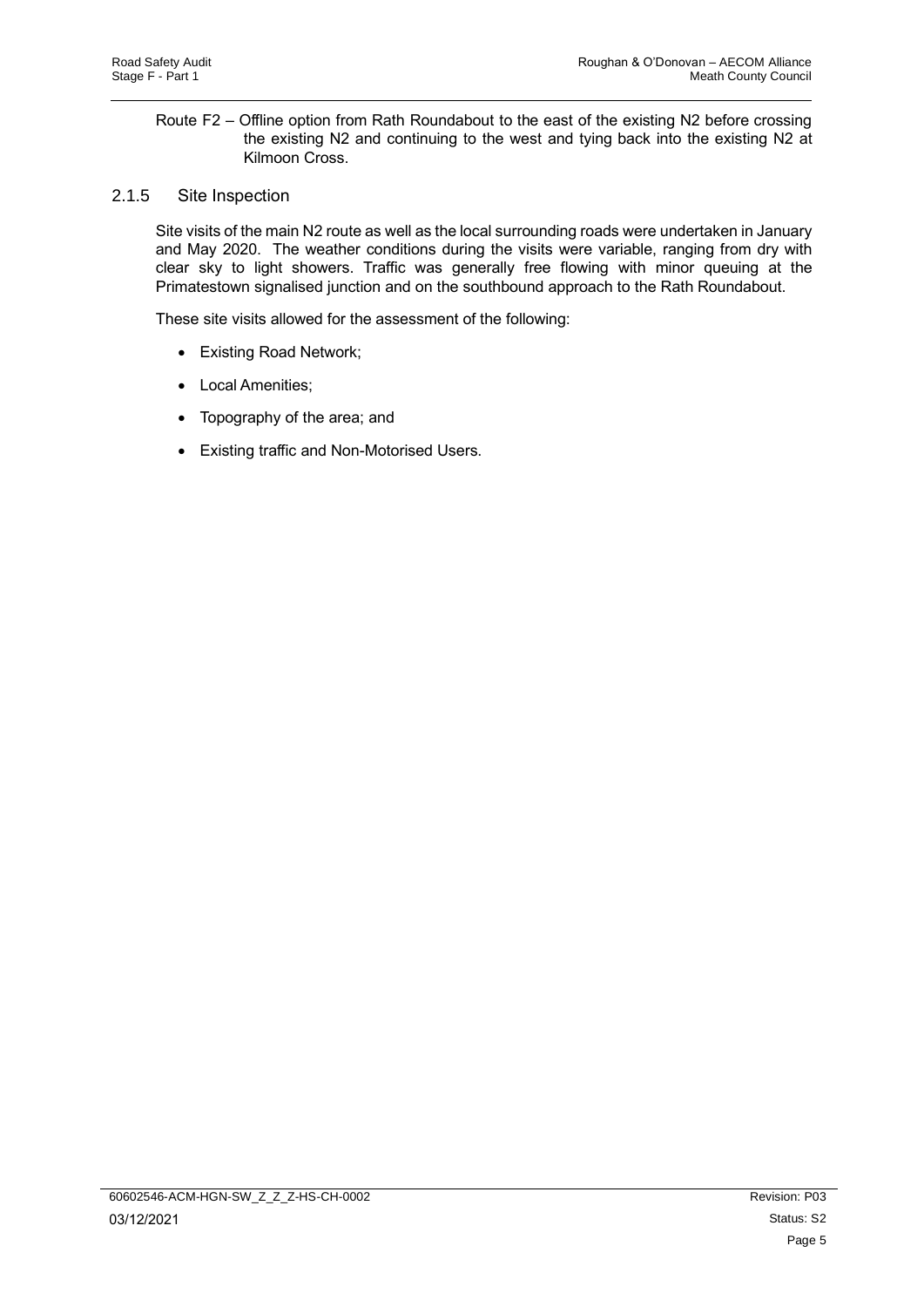### <span id="page-8-0"></span>**3 Items Raised at this Stage F Road Safety Audit**

### **3.1 All Route Options - D1, E1, E2 & F2**

#### 3.1.1 Differences in Option scheme drawings

#### **Problem**

The Alignment drawings and the Plan & Profile drawings for each of the four proposed Route Options differ in the termination proposals at each end of the scheme.

At the northern end of the scheme the 'Alignment' drawings indicate a new roundabout proposed at Kilmoon Cross at the junction with the R152 to connect with the N2 and a grade separated dumb-bell roundabout junction at the southern end of the scheme connecting into the existing M2 motorway. In the 'Plan & Profile' drawings, it is unclear as to the form of junction tie-in with the N2 at M2 at the northern and southern ends of the proposed scheme.

#### Hazard

The review of scheme safety issues should be undertaken on defined junction layout proposals where the drawings reflect the scheme proposals.

#### 3.1.2 Approach Speeds at New Kilmoon Cross Roundabout

#### Problem

All four of the proposed Route Options terminate at the northern end of the scheme at Kilmoon Cross at a new 4-arm roundabout, which will connect with the proposed N2 realignment with the existing N2 north, the R152 and the L5008/L5038.

The collision data shows that the largest proportion of collisions occurred at the junction with the R152. Two fatal collisions occurred at this junction in 2007 and 2008. One of the collisions was a rear-end and the other was classified as undefined. The collision data also showed a concentration of 5 Minor collisions on the southbound approach to the Rath Roundabout on the N2, (2 no. were single vehicle collisions).

Rear end shunt and single vehicle loss of control collisions indicates that there are excessive speeds in the vicinity on the approach to the existing Rath roundabout.

#### **Hazard**

With an improved road alignment and surfacing, high approach speeds to the proposed roundabout at Kilmoon Cross may be developed, which can lead to sudden braking leading to rear end shunt collisions on the approach to the yield line, vehicles overshooting the yield line at the roundabout resulting in side impact collisions on the circulatory or loss of control incidents.

#### 3.1.3 Congestion at New Kilmoon Cross Roundabout

#### **Problem**

All four of the proposed Route Options terminate at a new 4-arm roundabout at the northern end of the scheme on the existing N2 at Kilmoon Cross.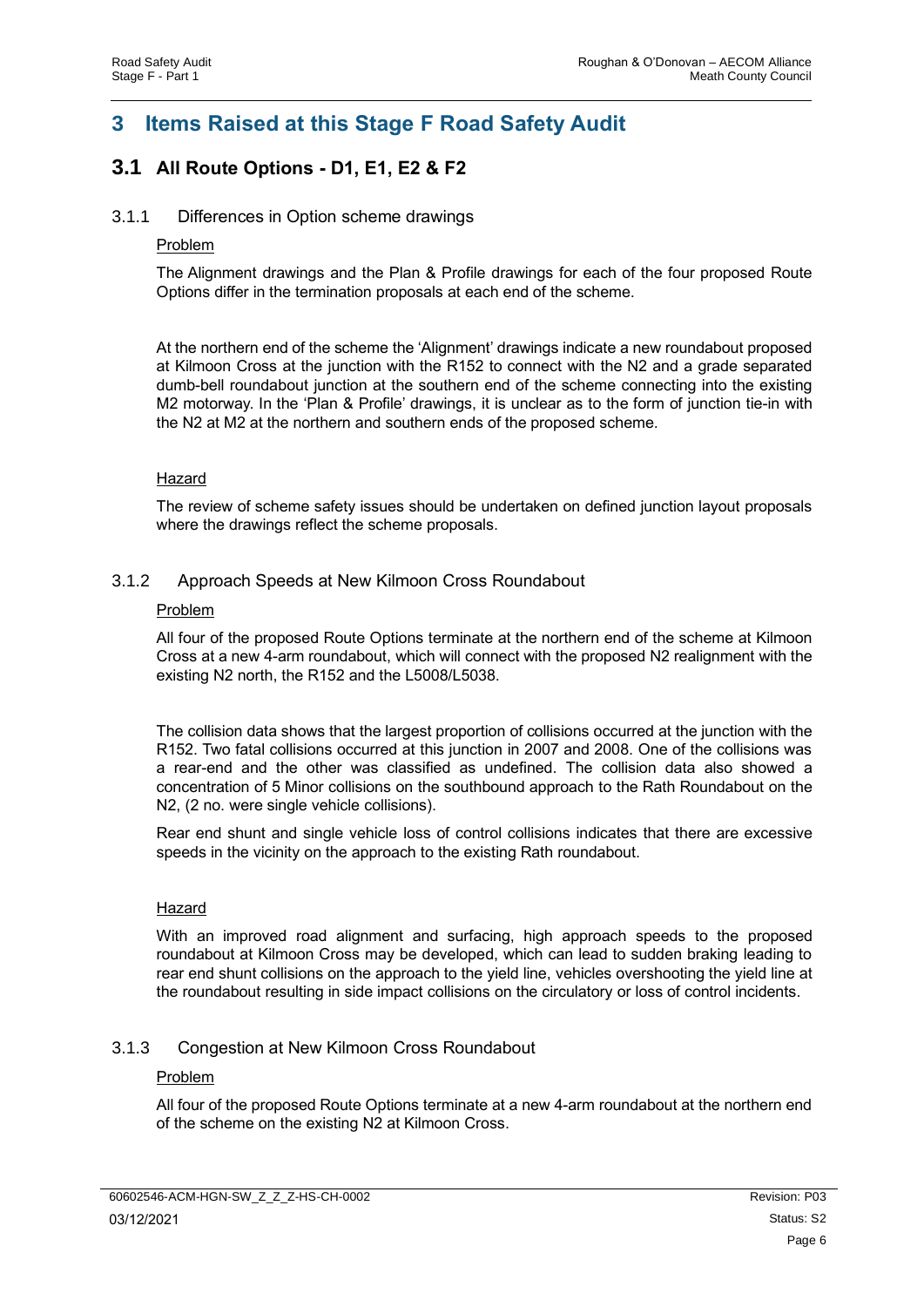Collision data at the Rath roundabout showed a concentration of minor collisions on the southbound approach to the roundabout. Congestion on the approach to a roundabout can lead to rear end shunt collisions as a result of excessive speeds and vehicle driver inattention.

#### Hazard

The proposed road improvements on the approach to the proposed northern roundabout may encourage high approach speeds and combined with localised queuing and congestion on the approach to the Roundabout can lead to sudden braking resulting in rear end shunt collisions.

#### 3.1.4 Proximity of Commercial Access to Kilmoon Cross Roundabout

#### Problem

At Kilmoon Cross at a new 4-arm roundabout is proposed to connect proposed N2 realignment with the existing N2 north, the R152 and the L5008/L5038. There is an existing petrol station accessed directly off the R152, approximately 100m from the existing N2 junction. Large vehicles utilise the hard shoulders on either side of the R152 to park. The parked vehicles restrict the visibility to and from this petrol station access. On installation of a new roundabout, this existing access will then be located closer to the R152 exit arm of the new Kilmoon Cross roundabout.

#### Hazard

The location of the petrol station access in such close proximity to the new Kilmoon Cross roundabout exit can result in drivers, which are accelerating from the roundabout, failing to properly anticipate vehicles ahead slowing down to access the petrol station, which may result in rear end shunt collisions.

#### 3.1.5 Capacity of Local Road L5008

#### Problem

The new Kilmoon Cross roundabout links into the bypassed section of the N2 and the local road network via the local road L5008. The L5008 is a local road to a lower geometric standard with reduced cross section, poor horizontal geometry and substandard forward sightlines along most of its length.

Closure of the existing N2/R155 junction, which facilitates N2 mainline tourist traffic from the north and east to the Tayto Park entertainment centre, will cause an increase in traffic volumes onto the local L5008 road for access to the Tayto Park. The L5008 may not designed to accommodate high traffic volumes.

#### Hazard

In its present form, the local L5008 road may not have sufficient capacity to accommodate the additional volume of traffic from/to the N2 and R152. This can lead to an over capacity on this local road which may result in side impact, head-on or shunt type collisions along its length.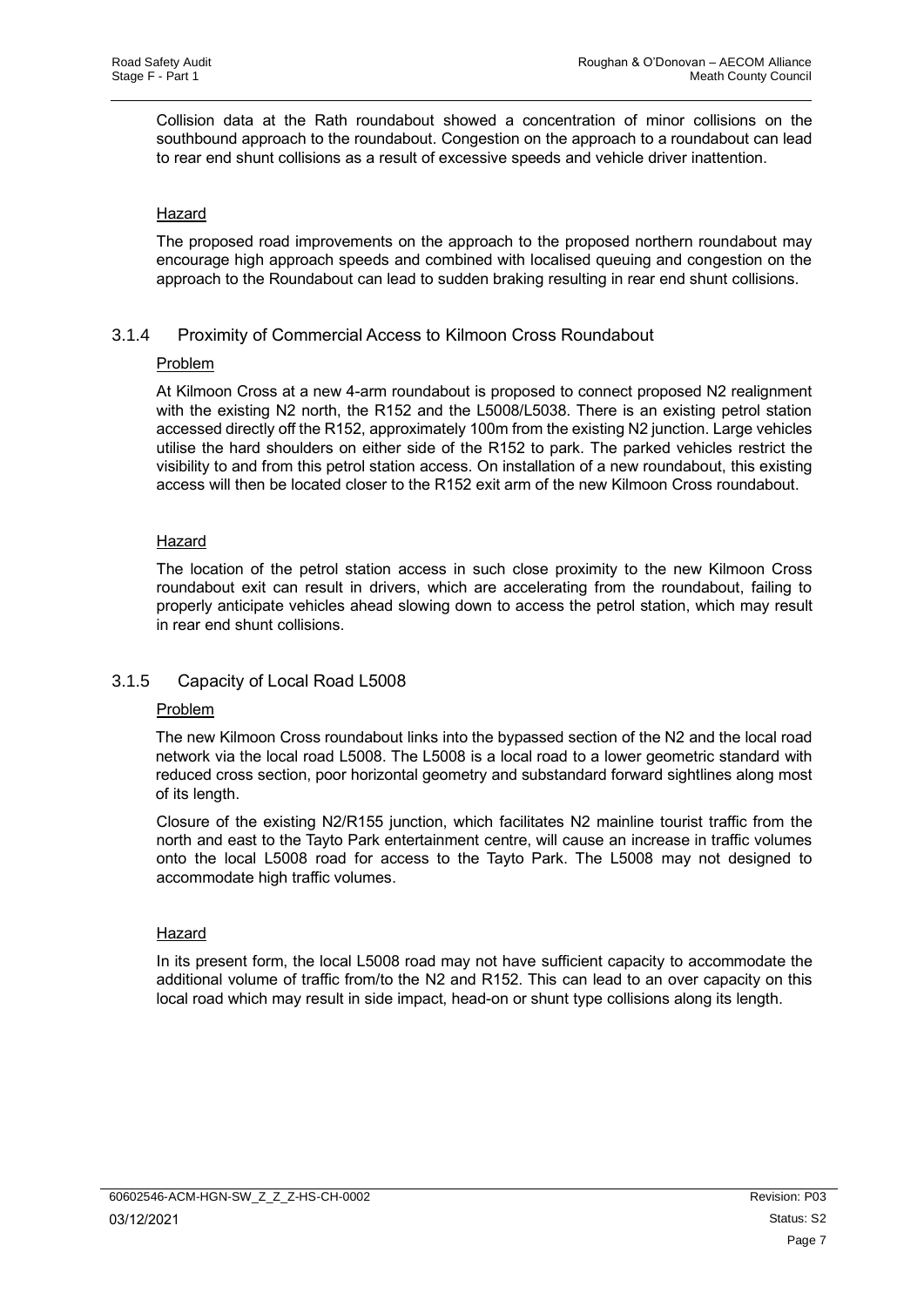### **3.2 Option D1**

Option D1 is 6.8km in length with a combination of online and offline sections.

This option provides a continuation of the M2 cross-section carriageway, approximately 400m south west of the existing Rath Roundabout. It bypasses the Rath Roundabout to the west before merging with online improvements to the existing N2 alignment approximately 0.5km north of Rath Roundabout. Online improvements continue northwards for 1.5km, then diverts eastwards off the existing mainline into the offline section for approximately 3.9km before tying back into a proposed roundabout on the existing N2 at the R152 Kilmoon Cross.

#### 3.2.1 Tie-In to Existing M2

#### Problem

At this stage, the proposed tie-in to the existing M2 at the southern end of the scheme has not yet been defined to a sufficient level of detail to fully access the form of the proposed junction and the form of the connection to the Rath Roundabout.

#### Hazard

If the form of junctions is not clearly defined this can lead to driver confusion which may result in shunt type or loss of control collisions due to vehicles unexpectedly slowing down.

#### 3.2.2 Direct Accesses

#### Problem

Within the online section of this option there are currently a number of properties and direct accesses onto the N2. In retaining the existing alignment of the N2 over this section, it is unclear if these accesses will be retained to facilitate direct access on the widened scheme carriageway or if alternative access arrangements will be provided.

#### Hazard

Uncontrolled direct accesses increase the risk of rear end shunt and side-impact collisions from vehicles accessing from and turning into these locations.

#### 3.2.3 Ballybin Road Local Traffic

#### Problem

A grade separated dumb bell junction is proposed off the M2, southwest of the Rath Roundabout to facilitate M2 traffic onto the local network L50161 and the L5018-16 (Ballybin Road).

The proposed junction with the Ballybin Road will be in the form of a new roundabout. This will be located approximately 200m from the signalised R135 junction, close to a retail park and industrial area of Ashbourne, in close proximity to existing development accesses. It is unclear from the drawings as to the scale of the proposed roundabout onto the Ballybin Road.

#### Hazard

Congestion and queuing at this proposed roundabout may cause delays resulting in driver frustration for traffic accessing the existing local developments on the Ballybin Road which can lead to drivers taking unnecessary risks to access the main road network resulting in side impact or head on collisions.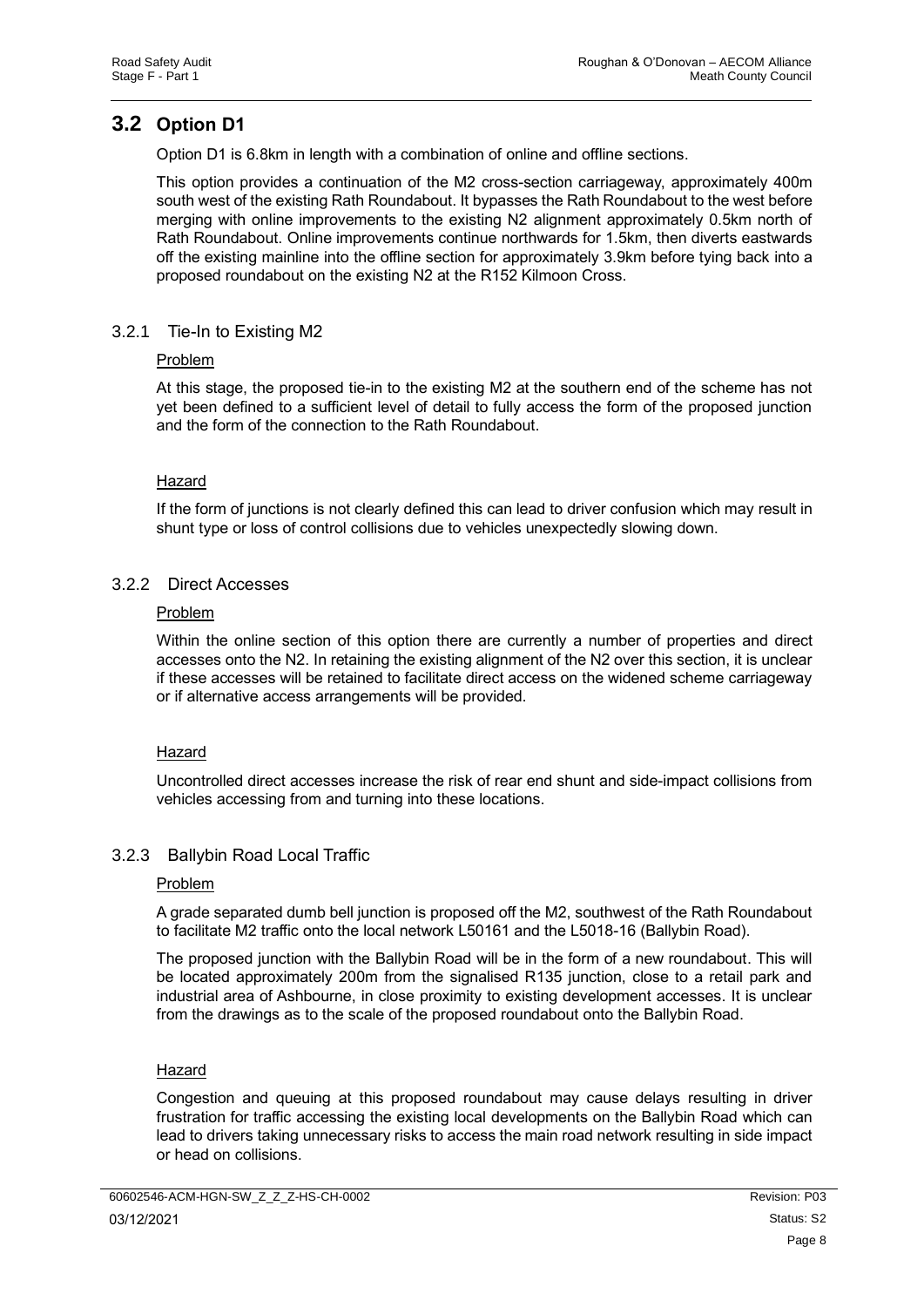#### 3.2.4 Capacity of Local Road L50161

#### Problem

A grade separated dumb bell junction is proposed off the M2, southwest of the Rath Roundabout to facilitate M2 traffic onto the local network L50161 and the L5018-16. The L50161 is a local road with reduced cross section and poor horizontal geometry and substandard forward sightlines along most of its length.

Closure of the existing N2/R155 junction, which facilitates N2 mainline tourist traffic from the south and east to the Tayto Park entertainment centre, will cause an increase in traffic volumes onto the local L50161 road.

#### Hazard

In its present form, the local L50161 road is of a lower geometric standard than the R155 and may not have sufficient capacity to safely accommodate the additional volume of traffic from/to the M2 to/from the regional road. This can lead to an over capacity on this local road which may result in side impact, head-on or shunt type collisions along its length.

#### 3.2.5 T-Junction L50161 and R155

#### Problem

The L50161 currently links to the R155 regional road at a priority T-junction. The L50161 is the minor road at this junction. Due to the current vertical and horizontal geometry of the L50161, there is limited forward visibility of the T-junction on the northbound approach to the R155.

An increase in traffic volumes at this approach may further exacerbate the problem with forward visibilities restricted by vehicle volumes.

#### **Hazard**

A lack of sufficient forward visibility can lead to sudden braking resulting in loss of control or rear end shunt type collisions on the northbound approach to the T-junction.

#### 3.2.6 Local Road Bridging

#### Problem

On the Plan and profile drawing (Sheet 1 of 2), a local road overpass is indicated at approximately chainage 2+550. A height difference between proposed and existing levels of over 1.0m is indicated at this location. No proposed realignment levels of the local road is indicated but should be of sufficient clearance to the proposed N2 realignment to accommodate all vehicles anticipated to use the local road.

#### Hazard

If insufficient clearance is not provided at underpasses there is the possibility of vehicle strikes with the overhead structure resulting in vehicle collisions and damage to a road structure.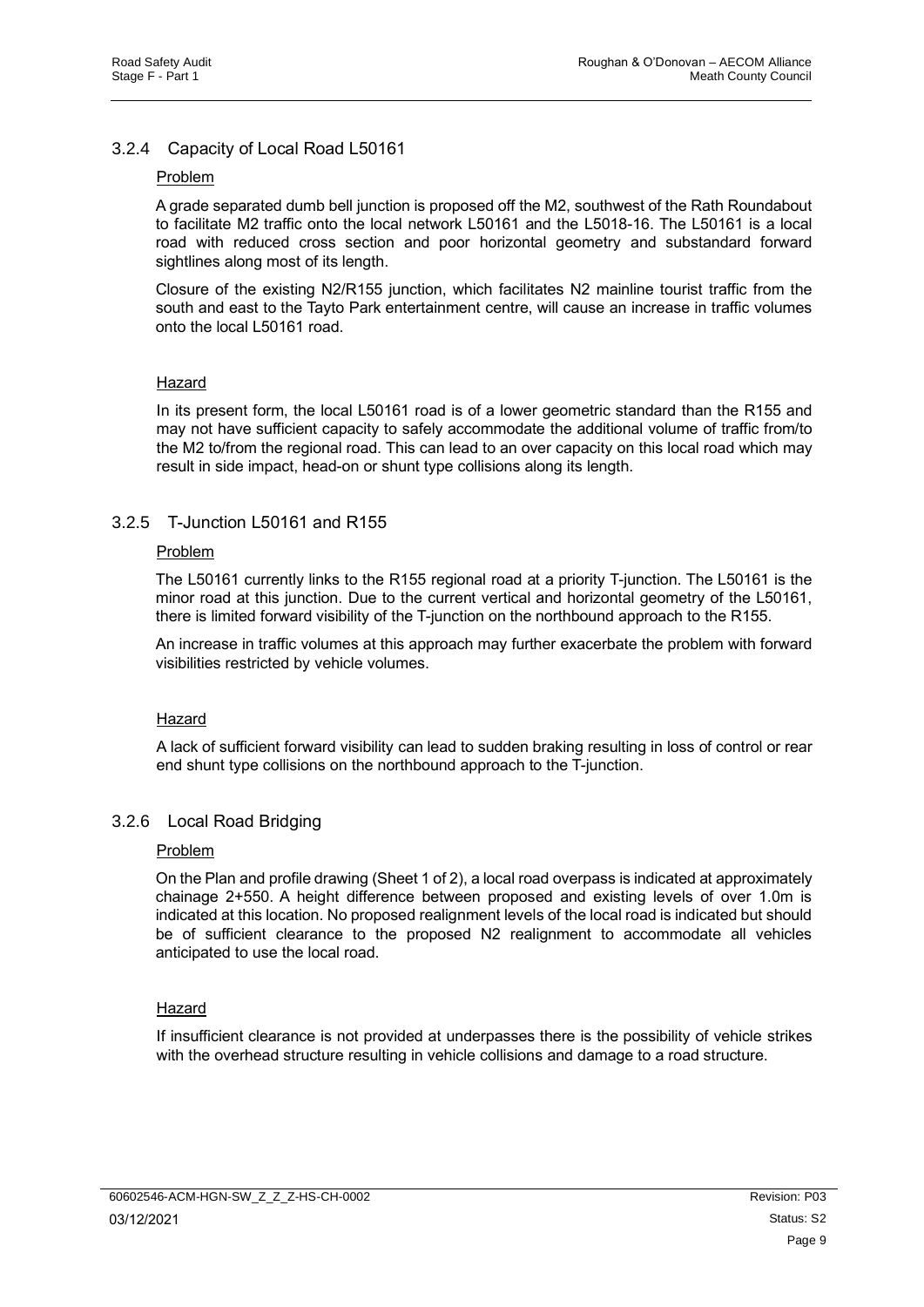### **3.3 Option E1**

Option E1 is 6.8km in length of online and offline sections.

This option provides a continuation of the M2 cross-section carriageway, approximately 400m south west of the existing Rath Roundabout. It bypasses the Rath Roundabout to the west before merging with online improvements to the existing N2 alignment approximately 0.5km north of Rath Roundabout. Online improvements continue northwards for 0.75km, then diverts westwards off the existing mainline into the offline section for approximately 4.2km before tying back into the N2 for approximately 500m onto a proposed roundabout on the existing N2 at the R152 Kilmoon Cross.

#### 3.3.1 Tie-In to Existing M2

#### Problem

At this stage, the proposed tie-in to the existing M2 at the southern end of the scheme has not yet been defined to a sufficient level of detail to fully access the form of the proposed junction and the form of the connection to the Rath Roundabout.

#### Hazard

If the form of junctions is not clearly defined this can lead to driver confusion which may result in shunt type or loss of control collisions due to vehicles unexpectedly slowing down.

#### 3.3.2 Direct Accesses

#### Problem

Within the online section of this option there are currently a number of properties and direct accesses onto the N2. In retaining the existing alignment of the N2 over this section, it is unclear if these accesses will be retained to facilitate direct access on the widened scheme carriageway or if alternative access arrangements will be provided.

#### Hazard

Uncontrolled direct accesses increase the risk of rear end shunt and side-impact collisions from vehicles accessing from and turning into these locations.

#### 3.3.3 Ballybin Road Local Traffic

#### Problem

A grade separated dumb bell junction is proposed off the M2, southwest of the Rath Roundabout to facilitate M2 traffic onto the local network L50161 and the L5018-16 (Ballybin Road).

The proposed junction with the Ballybin Road will be in the form of a new roundabout. This will be located approximately 200m from the signalised R135 junction, close to a retail park and industrial area of Ashbourne, in close proximity to existing development accesses. It is unclear from the drawings as to the scale of the proposed roundabout onto the Ballybin Road.

#### Hazard

Congestion and queuing at this proposed roundabout may cause delays resulting in driver frustration for traffic accessing the existing local developments on the Ballybin Road which can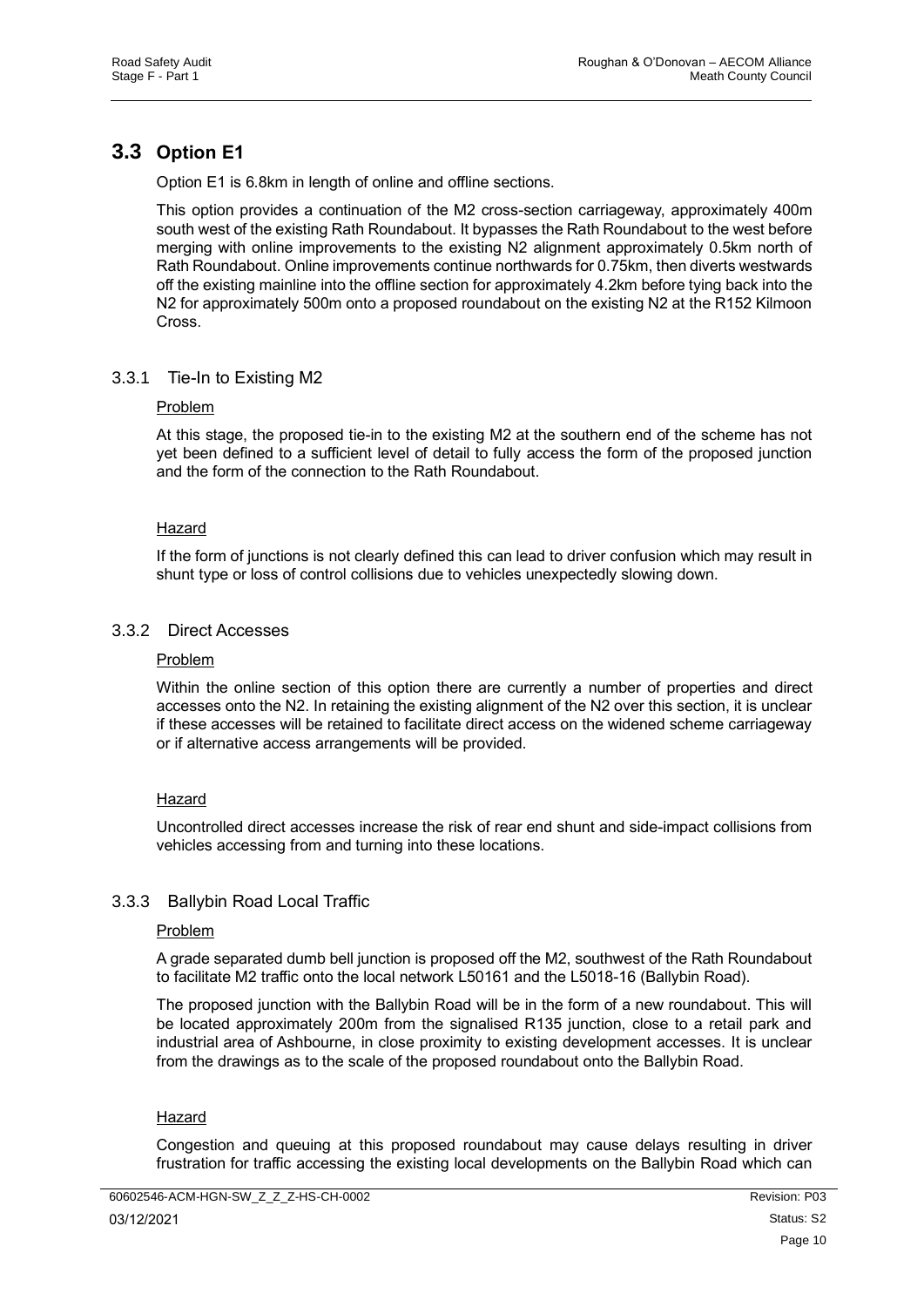lead to drivers taking unnecessary risks to access the main road network resulting in side impact or head on collisions.

#### 3.3.4 Capacity of Local Road L50161

#### Problem

A grade separated dumb bell junction is proposed off the M2, southwest of the Rath Roundabout to facilitate M2 traffic onto the local network L50161 and the L5018-16. The L50161 is a local road with reduced cross section and poor horizontal geometry and substandard forward sightlines along most of its length.

Closure of the existing N2/R155 junction, which facilitates N2 mainline tourist traffic from the south and east to the Tayto Park entertainment centre, will cause an increase in traffic volumes onto the local L50161 road.

#### Hazard

In its present form, the local L50161 road is of a lower geometric standard than the R155 and may not have sufficient capacity to safely accommodate the additional volume of traffic from/to the M2 to/from the regional road. This can lead to an over capacity on this local road which may result in side impact, head-on or shunt type collisions along its length.

#### 3.3.5 T-Junction L50161 and R155

#### **Problem**

The L50161 currently links to the R155 regional road at a priority T-junction. The L50161 is the minor road at this junction. Due to the current vertical and horizontal geometry of the L50161, there is limited forward visibility of the T-junction on the northbound approach to the R155.

An increase in traffic volumes at this approach may further exacerbate the problem with forward visibilities restricted by vehicle volumes.

#### Hazard

A lack of sufficient forward visibility can lead to sudden braking resulting in loss of control or rear end shunt type collisions on the northbound approach to the T-junction.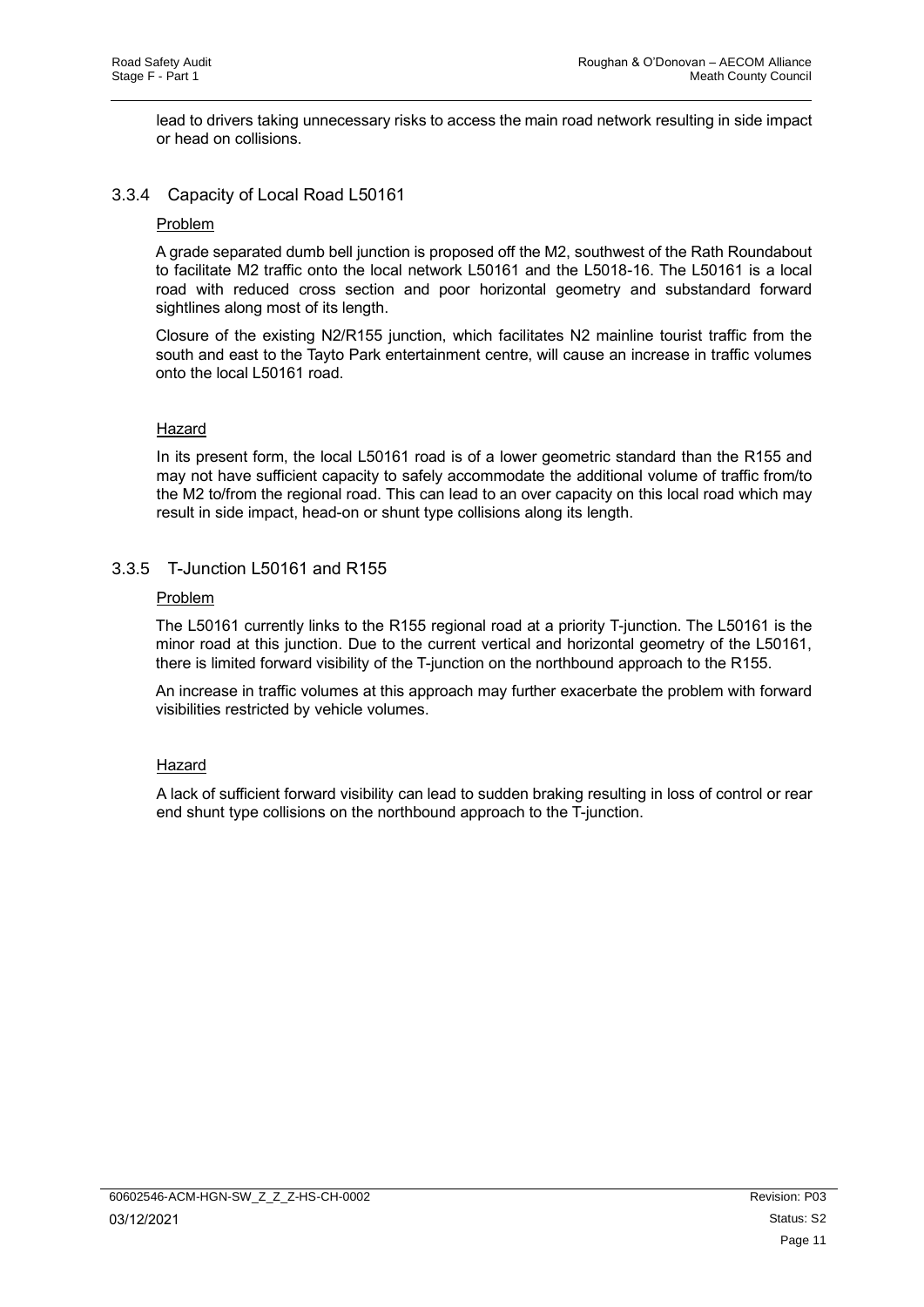### **3.4 Option E2**

Option E2 is 6.8km in length of online and offline sections.

This option provides a continuation of the M2 cross-section carriageway, approximately 400m south west of the existing Rath Roundabout. It bypasses the Rath Roundabout to the west before merging with online improvements to the existing N2 alignment approximately 0.5km north of Rath Roundabout. Online improvements continue northwards for 2.1km, then diverts westwards off the existing mainline into the offline section for approximately 2.5km before tying back into the N2 for approximately 500m onto a proposed roundabout on the existing N2 at the R152 Kilmoon Cross.

#### 3.4.1 Tie-In to Existing M2

#### Problem

At this stage, the proposed tie-in to the existing M2 at the southern end of the scheme has not yet been defined to a sufficient level of detail to fully access the form of the proposed junction and the form of the connection to the Rath Roundabout.

#### **Hazard**

If the form of junctions is not clearly defined this can lead to driver confusion which may result in shunt type or loss of control collisions due to vehicles unexpectedly slowing down.

#### 3.4.2 Direct Accesses

#### **Problem**

Within the online section of this option there are currently a number of properties and direct accesses onto the N2. In retaining the existing alignment of the N2 over this section, it is unclear if these accesses will be retained to facilitate direct access on the widened scheme carriageway or if alternative access arrangements will be provided.

#### Hazard

Uncontrolled direct accesses increase the risk of rear end shunt and side-impact collisions from vehicles accessing from and turning into these locations.

#### 3.4.3 Ballybin Road Local Traffic

#### Problem

A grade separated dumb bell junction is proposed off the M2, southwest of the Rath Roundabout to facilitate M2 traffic onto the local network L50161 and the L5018-16 (Ballybin Road).

The proposed junction with the Ballybin Road will be in the form of a new roundabout. This will be located approximately 200m from the signalised R135 junction, close to a retail park and industrial area of Ashbourne, in close proximity to existing development accesses. It is unclear from the drawings as to the scale of the proposed roundabout onto the Ballybin Road.

#### Hazard

Congestion and queuing at this proposed roundabout may cause delays resulting in driver frustration for traffic accessing the existing local developments on the Ballybin Road which can lead to drivers taking unnecessary risks to access the main road network resulting in side impact or head on collisions.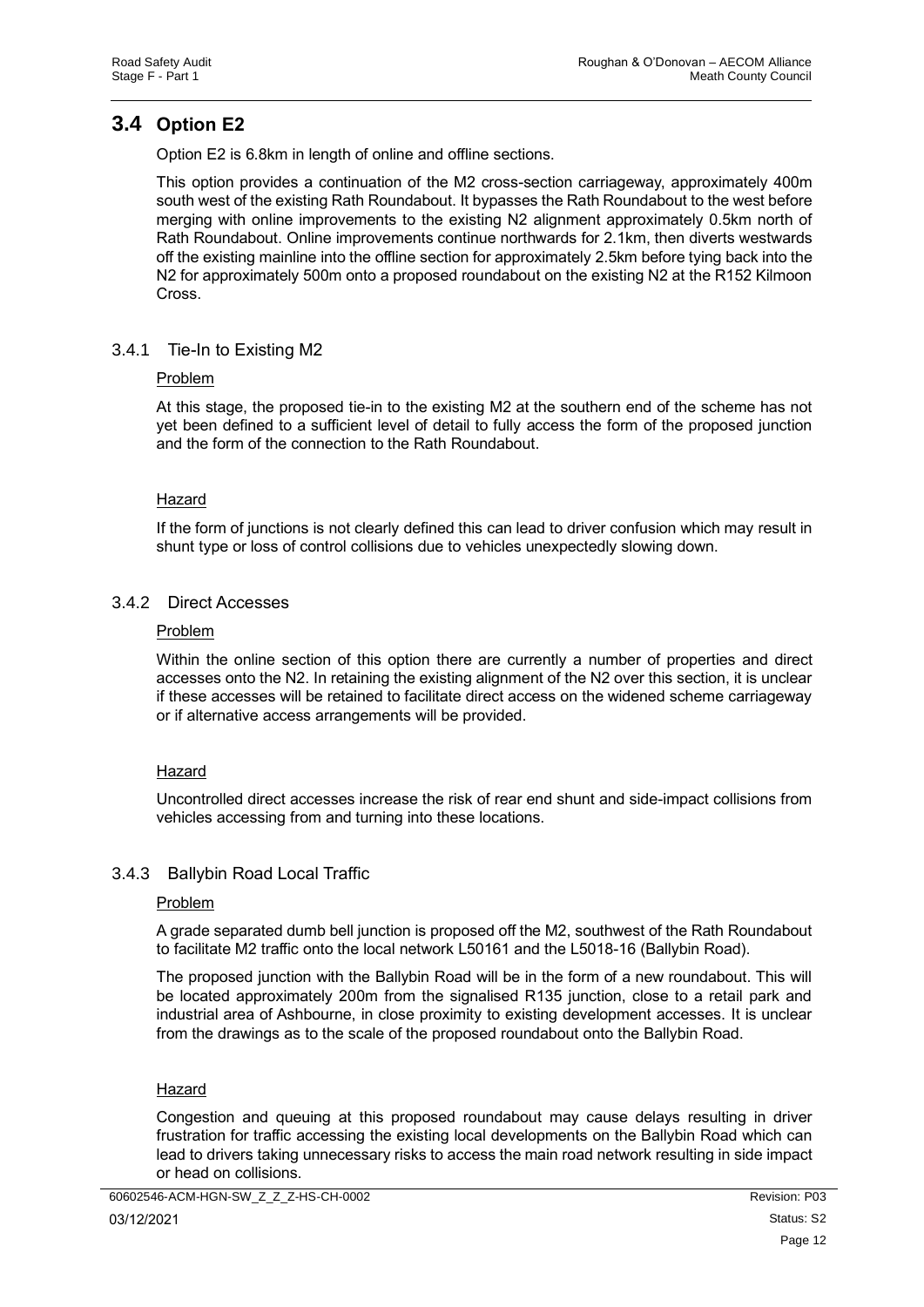#### 3.4.4 Capacity of Local Road L50161

#### Problem

A grade separated dumb bell junction is proposed off the M2, southwest of the Rath Roundabout to facilitate M2 traffic onto the local network L50161 and the L5018-16. The L50161 is a local road with reduced cross section and poor horizontal geometry and substandard forward sightlines along most of its length.

Closure of the existing N2/R155 junction, which facilitates N2 mainline tourist traffic from the south and east to the Tayto Park entertainment centre, will cause an increase in traffic volumes onto the local L50161 road.

#### Hazard

In its present form, the local L50161 road is of a lower geometric standard than the R155 and may not have sufficient capacity to safely accommodate the additional volume of traffic from/to the M2 to/from the regional road. This can lead to an over capacity on this local road which may result in side impact, head-on or shunt type collisions along its length.

#### 3.4.5 T-Junction L50161 and R155

#### Problem

The L50161 currently links to the R155 regional road at a priority T-junction. The L50161 is the minor road at this junction. Due to the current vertical and horizontal geometry of the L50161, there is limited forward visibility of the T-junction on the northbound approach to the R155.

An increase in traffic volumes at this approach may further exacerbate the problem with forward visibilities restricted by vehicle volumes.

#### Hazard

A lack of sufficient forward visibility can lead to sudden braking resulting in loss of control or rear end shunt type collisions on the northbound approach to the T-junction.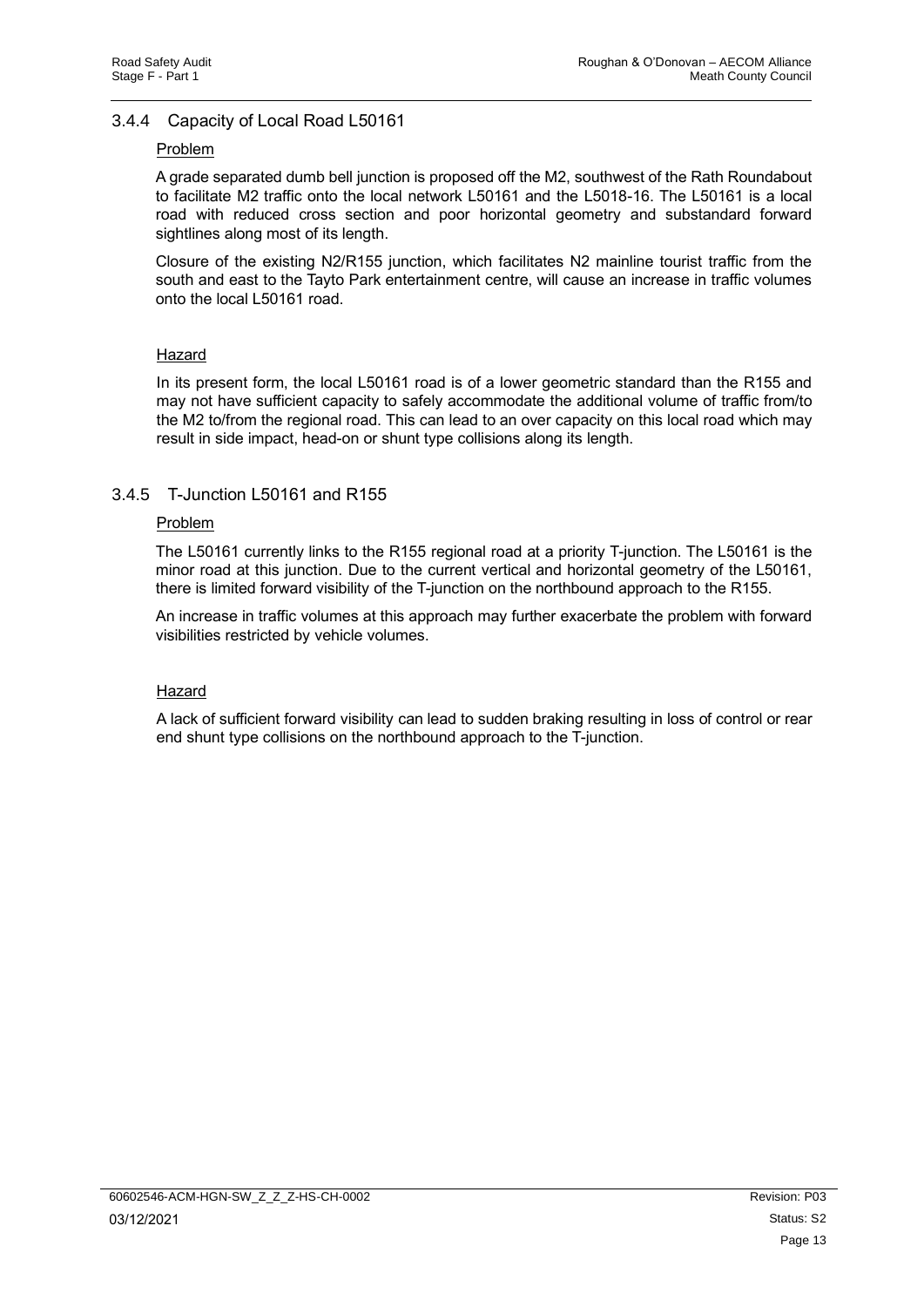### **3.5 Option F2**

Option F2 is 7.2km in length of offline sections.

This option provides a continuation of the M2 cross-section carriageway, approximately 400m south west of the existing Rath Roundabout. It crosses the N2 approximately 100m north of the Rath Roundabout continuing offline to the east of the N2 for approximately 3km then crossing back over to the western side of the N2 offline before tying back into the N2 for approximately 500m onto a proposed roundabout on the existing N2 at the R152 Kilmoon Cross.

#### 3.5.1 Tie-In to Existing M2

#### Problem

At this stage, the proposed tie-in to the existing M2 at the southern end of the scheme has not yet been defined to a sufficient level of detail to fully access the form of the proposed junction and the form of the connection to the Rath Roundabout.

#### Hazard

If the form of junctions is not clearly defined this can lead to driver confusion which may result in shunt type or loss of control collisions due to vehicles unexpectedly slowing down.

#### 3.5.2 L5018-16 Ballybin Road Local Traffic

#### Problem

A grade separated dumb bell junction is proposed off the M2, southwest of the Rath Roundabout to facilitate M2 traffic onto the local L5018-16 (Ballybin Road) at Ashbounre.

The proposed junction with the Ballybin Road will be in the form of a new roundabout. This will be located approximately 200m from the signalised R135 junction, close to a retail park and industrial area of Ashbourne, in close proximity to existing development accesses. It is unclear from the drawings as to the scale of the proposed roundabout onto the Ballybin Road.

#### L50161

#### Hazard

Traffic wishing to access the local L05161 road must also use the Ballybin Rd. This increases further the volume of traffic at this proposed roundabout junction and also at the existing signalised junction of the Ballybin Road and the R135. The L05161 may not have sufficient capacity to safely accommodate the additional volume of traffic from/to the M2 to/from the regional road.

Additional traffic causing congestion and queuing at this proposed roundabout and at the signalised junction may cause delays resulting in driver frustration for traffic accessing the existing local developments on the Ballybin Road which can lead to drivers taking unnecessary risks to access the main road network resulting in side impact or head on collisions.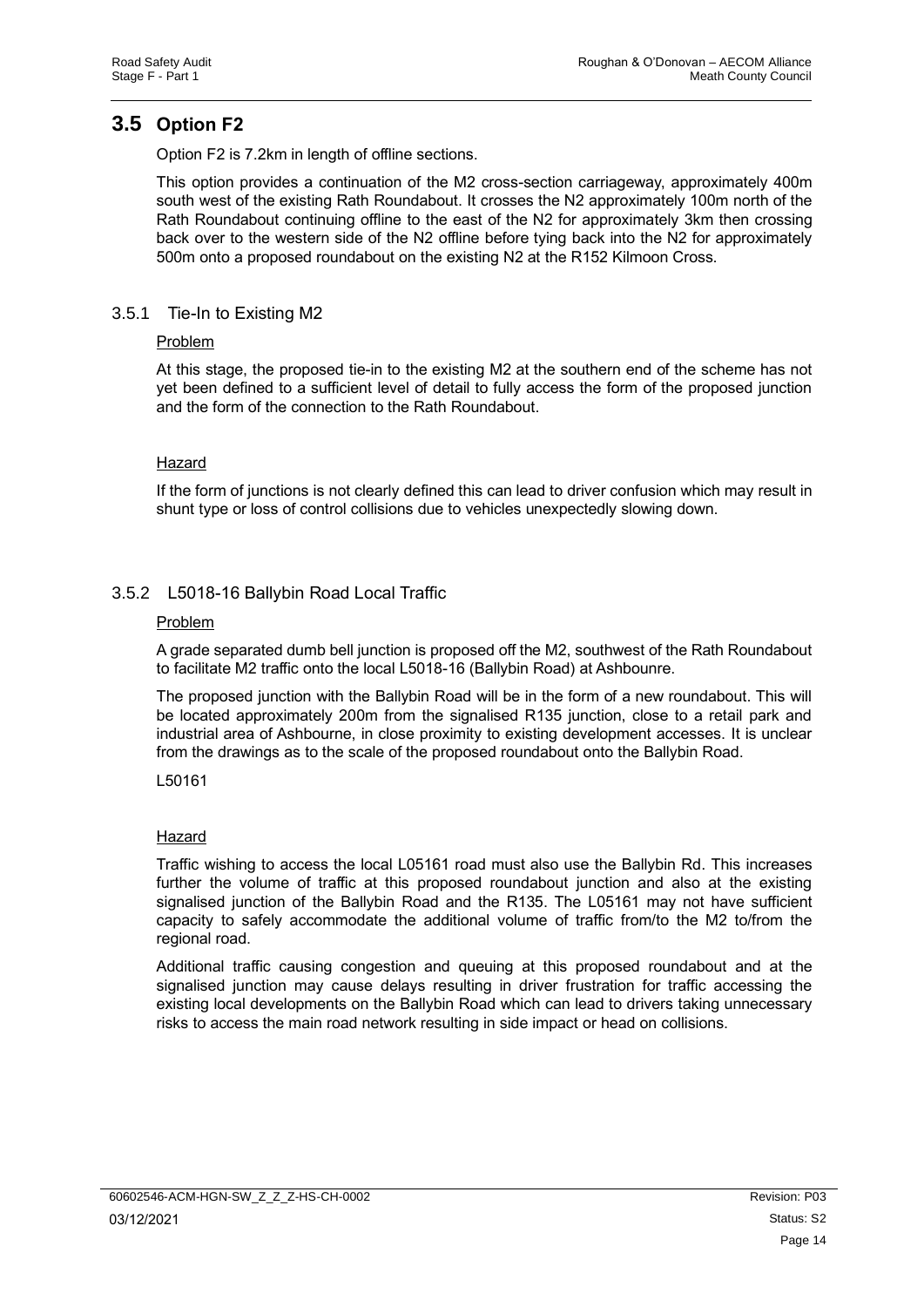### <span id="page-17-0"></span>**4 Preference of Design Options**

Following on from the safety concerns outlined in the previous section, this is a summary of the main points/issues identified for each option*, excluding those issues that are applicable to all Options, as outlined in Section 2.2.*

#### **4.1 Route Option - D1**

Option D1 is 6.8km in length with a combination of online and offline sections. No direct accesses will be maintained for the online widening sections and side roads will be provided to tie them back into the existing road network at another location.

Option D1 proposes to tie-into the existing M2 south of the Rath roundabout.

A grade separated dumb bell junction is proposed off the M2, southwest of the Rath Roundabout to facilitate M2 traffic onto the local network L50161 and the L5018-16 (Ballybin Road).

It will then bypass the Rath roundabout to the west and utilise a 1.5km section of the current N2 alignment, north of the Rath Roundabout, before moving offline eastwards for approximately 3.9km.

It connects to the N2 at the northern end of the scheme at a new roundabout at the N2/R152 junction at Kilmoon Cross.

#### **4.2 Route Option - E1**

Option E1 is 6.8km in length with a combination of online and offline sections. No direct accesses will be maintained for the online widening sections and side roads will be provided to tie them back into the existing road network at another location.

Option E1 proposes to tie-into the existing M2 south of the Rath roundabout.

A grade separated dumb bell junction is proposed off the M2 tie-in to facilitate M2 traffic onto the local network L50161 and the L5018-16 (Ballybin Road).

It then bypasses the Rath roundabout to the west and utilises a 0.75km section of the current N2 alignment, north of the Rath Roundabout, before moving offline westwards for approximately 4.2km.

It re-joins the N2 alignment for approximately 0.5km before connecting at the northern end of the scheme at a new roundabout at the N2/R152 junction at Kilmoon Cross.

### **4.3 Route Option – E2**

Option E1 is 6.8km in length with a combination of online and offline sections. No direct accesses will be maintained for the online widening sections and side roads will be provided to tie them back into the existing road network at another location.

Option E1 proposes to tie-into the existing M2 south of the Rath roundabout.

A grade separated dumb bell junction is proposed off the M2 tie-int to facilitate M2 traffic onto the local network L50161 and the L5018-16 (Ballybin Road).

It then bypasses the Rath roundabout to the west and utilises a 2.1km section of the current N2 alignment, north of the Rath Roundabout, before moving offline westwards for approximately 2.5km.

It re-joins the N2 alignment for approximately 0.5km before connecting at the northern end of the scheme at a new roundabout at the N2/R152 junction at Kilmoon Cross.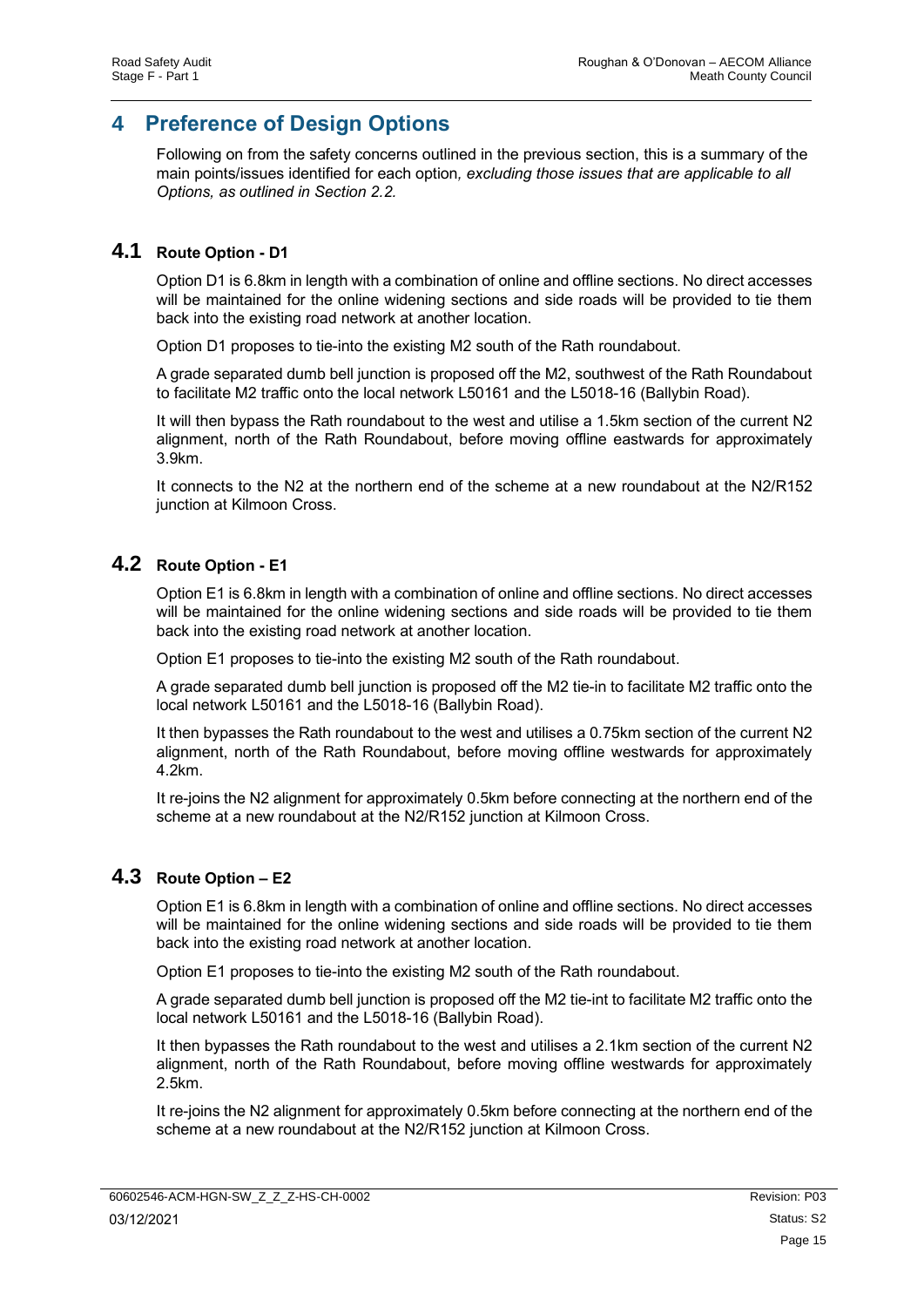#### **4.4 Route Option – F2**

Option F2 is the longest route. Option F2 is 7.2km in length. All of which is offline.

Option F2 proposes to tie-into the existing M2 south of the Rath roundabout.

A grade separated dumb bell junction is proposed off the M2 tie-int to facilitate M2 traffic onto the local L5018-16 (Ballybin Road). There is no direct linkage to the west of the N2 from this access.

It crosses the N2 approximately 100m north of the Rath Roundabout continuing offline to the east of the N2 for approximately 3km then crossing back over to the western side of the N2 offline for a further 2.5km.

It re-joins the N2 alignment for approximately 0.5km before connecting at the northern end of the scheme at a new roundabout at the N2/R152 junction at Kilmoon Cross.

#### **4.5 Ranking of Route Options**

The Audit Team carried out a full review of all relevant drawings and documents in relation to the proposed options.

The main safety considerations in comparing the routes at this stage included tie-in arrangements, impact on local road network and junctions, and connection to existing accesses and services.

A summary of some of the comparative items reviewed is given in Table 4.1 below.

- i. Options with the shortest length are preferable,
- ii. Options which minimise the number of direct accesses onto the N2 are preferable,
- iii. Options with geometry to higher design standards are preferable,
- iv. Options with increased capacity for dispersal of traffic volumes onto the adjacent local road network are preferable, and
- v. Options which include proposed junctions in very close proximity to existing commercial accesses are not preferred.

| <b>OPTION</b>  | Length<br>(km)<br>(Online) | Rank           | <b>Minimum</b><br>Horizontal<br><b>Radius</b> | Rank           | <b>Linkages</b><br>to Existing<br><b>Network</b> | Rank           | <b>Total</b>            |
|----------------|----------------------------|----------------|-----------------------------------------------|----------------|--------------------------------------------------|----------------|-------------------------|
| D <sub>1</sub> | 6.8<br>(1.5)               | $\mathbf 1$    | 1020m                                         | 1              | 4                                                | $\mathbf 1$    | $\mathfrak{S}$          |
| E1             | 6.8<br>(1.25)              | 1              | 1020m                                         | 1              | 4                                                | $\mathbf{1}$   | $\mathfrak{B}$          |
| E <sub>2</sub> | 6.8<br>(2.6)               | 1              | 720m                                          | 2              | 4                                                | 1              | $\overline{\mathbf{4}}$ |
| F <sub>2</sub> | 7.2<br>(0.1)               | $\overline{2}$ | 720m                                          | $\overline{2}$ | 3                                                | $\overline{2}$ | $6\phantom{1}6$         |

#### **Table 4.1 Comparative advantages/disadvantages**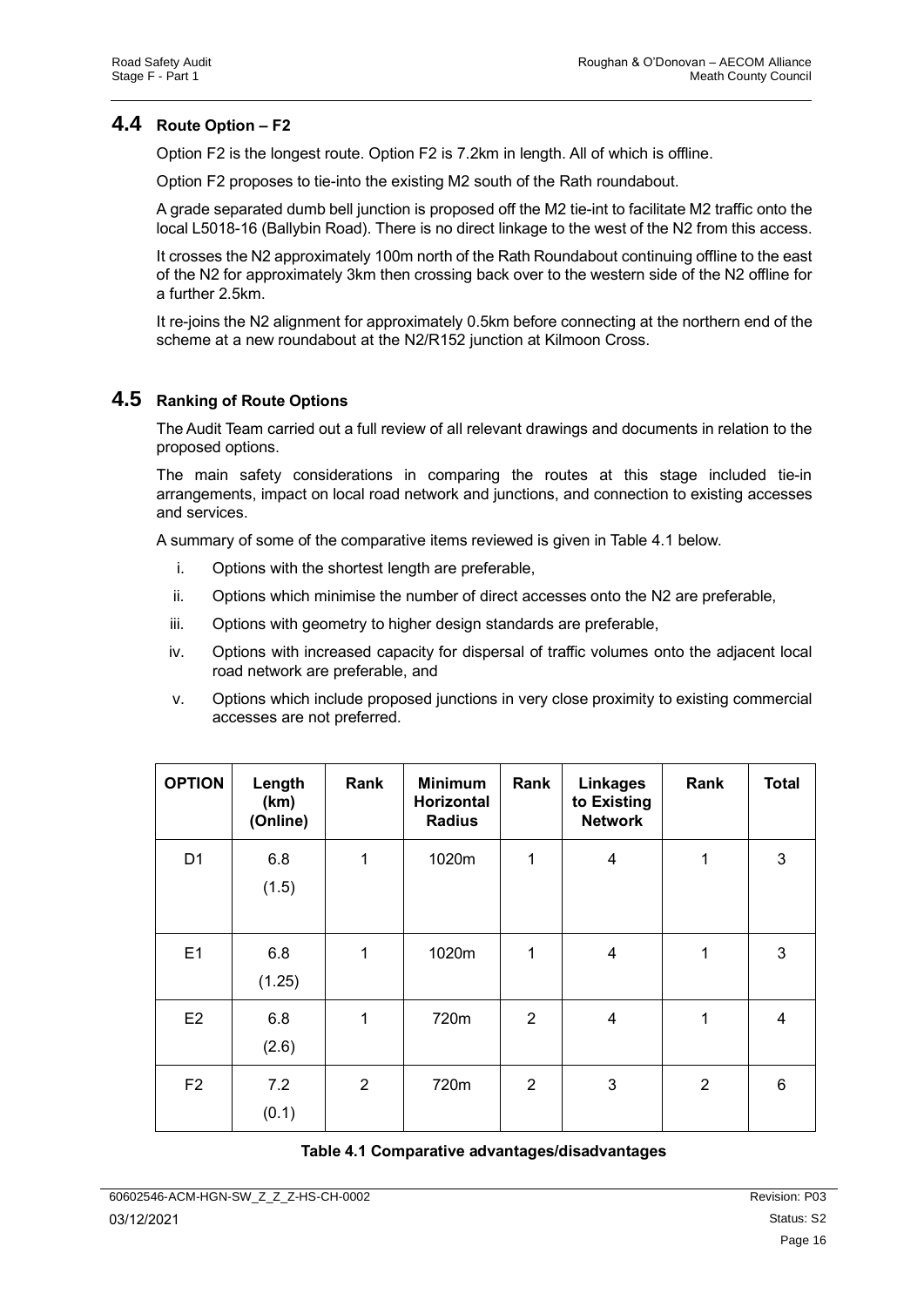The Audit Team conclude that the route options, as provided, rank as shown in Table 4.2 below in terms of road safety. The ranking shown in the table below is a relative grading of the options with respect to each other.

| Option               | Rank |
|----------------------|------|
| Route D1             |      |
| Route E1             |      |
| Route E2             | 3    |
| Route F <sub>2</sub> |      |

**Table 4.2 Option Ranking**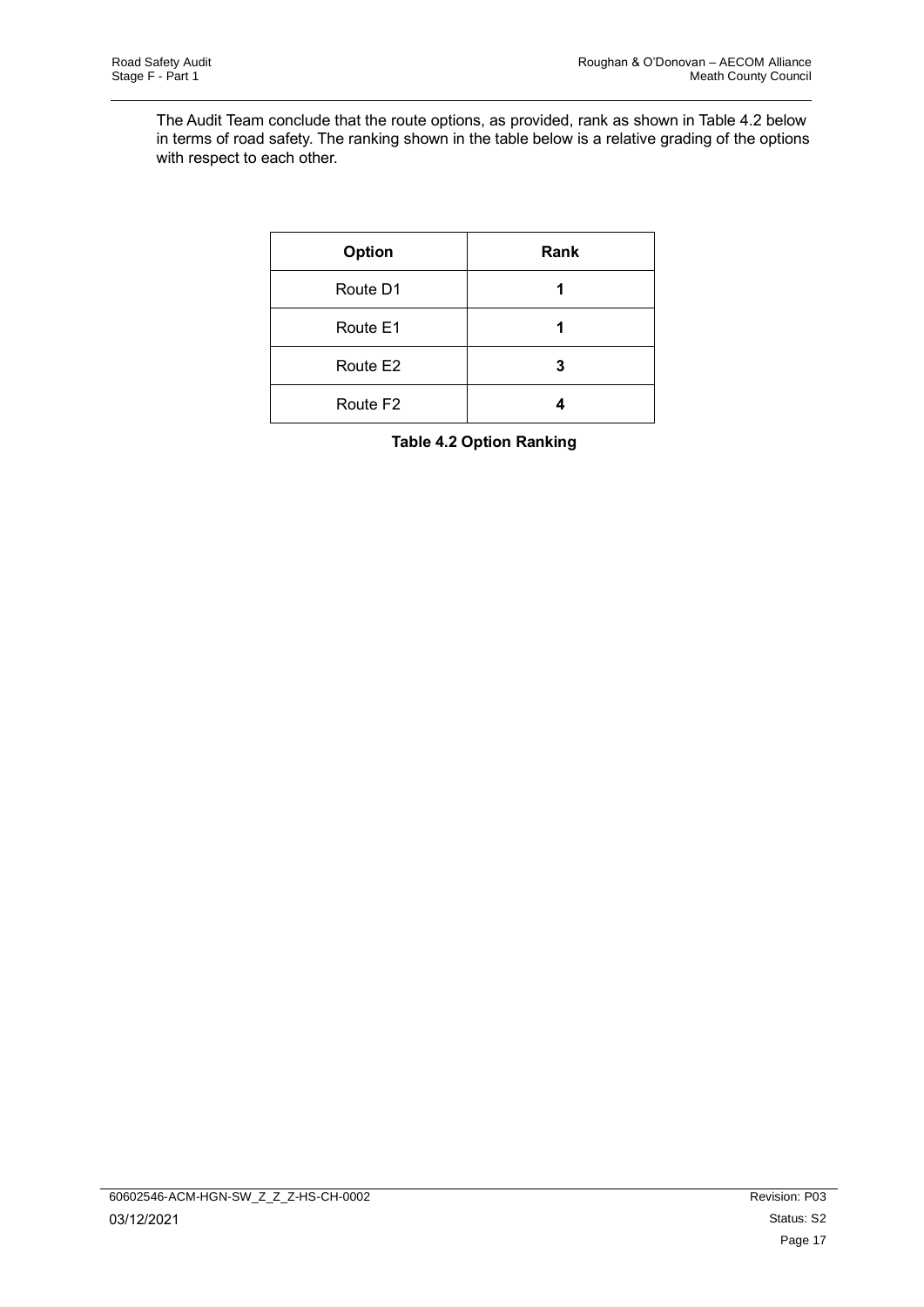### <span id="page-20-0"></span>**5 Audit Team Statement**

5.1 We certify that this Road Safety Audit has been carried out in the accordance with GE-STY-01024 guidelines.

Road Safety Audit Team Leader:

| Rowan Lyons                                   | Signed |                          |  |
|-----------------------------------------------|--------|--------------------------|--|
| BEng (Hons) CEng, MIEI                        |        |                          |  |
| <b>Principal Engineer</b>                     |        |                          |  |
| <b>AECOM</b>                                  | Date   | 24 August 2020           |  |
| 9 <sup>th</sup> Floor, 2 Clarence Street West |        |                          |  |
| <b>Belfast</b>                                |        |                          |  |
| BT27GP                                        |        |                          |  |
|                                               |        |                          |  |
| Road Safety Audit Team Member:                |        |                          |  |
|                                               |        |                          |  |
| <b>Brian McMahon</b>                          |        | Brian Mc Mahan<br>Signed |  |
| <b>BE MSc CEng MIEI</b>                       |        |                          |  |
| <b>Associate Director</b>                     |        |                          |  |
| <b>AECOM</b>                                  | Date   | 24 August 2020           |  |
| 4th Floor, Adelphi Plaza                      |        |                          |  |
| Georges Street Upper                          |        |                          |  |
| Dun Laoghaire                                 |        |                          |  |
| Co. Dublin A96 T927                           |        |                          |  |